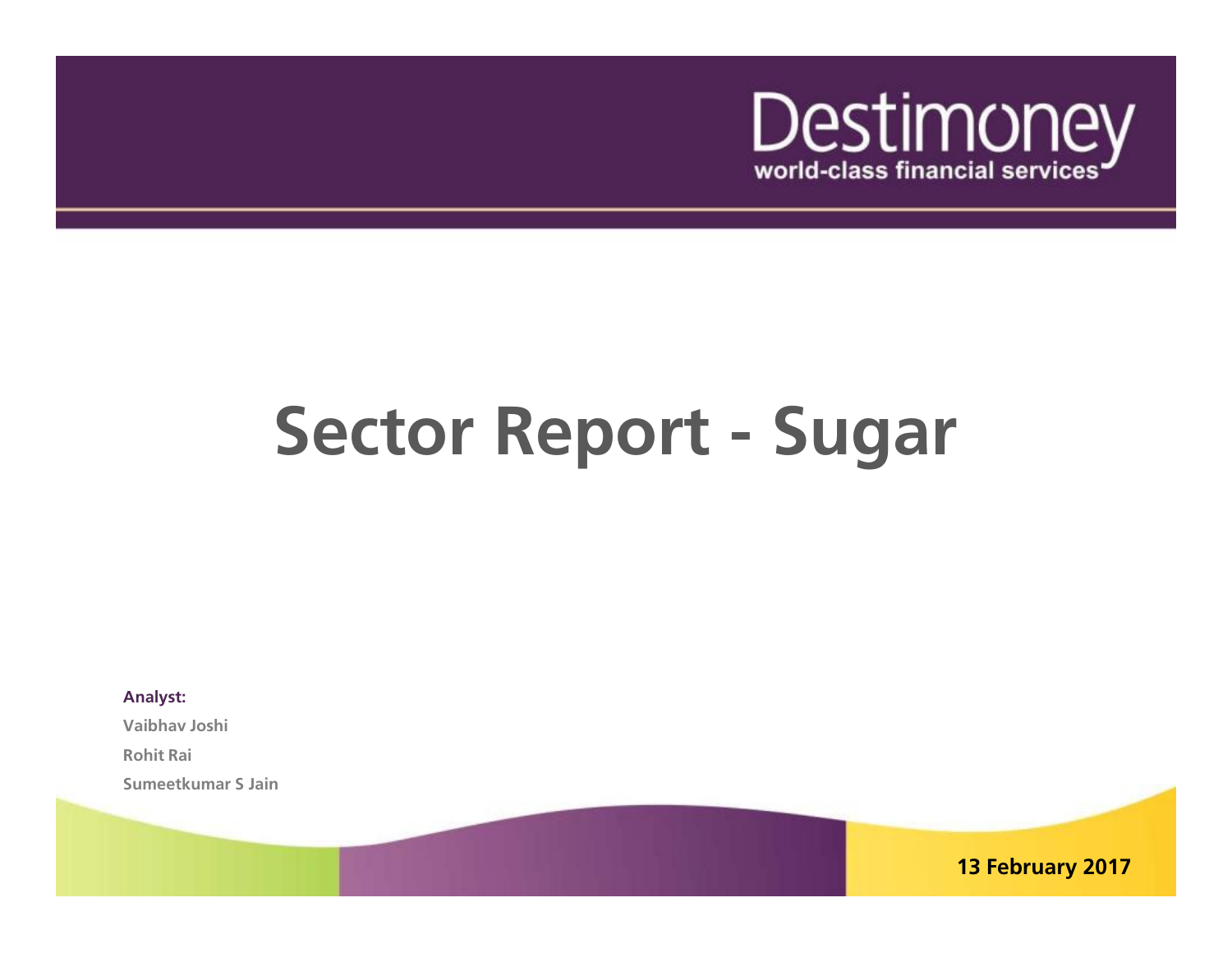### **Sugar investment sweetens:**

 India reaps the benefits of being the second largest producer of inevitable agro commodity, Sugar. With <sup>642</sup> operational sugar mills, Indian sugar industry stands worth of Rs. 80,000 crores after brazil. However, banking upon the precarious and shaky fundamentals of statutory regulations, irregular availability of raw material and uneven movement of demand-supply curve, the Indian sugar industry provides intermittent but lucrative investment opportunities. Therefore, at the juncture when the domestic wholesale sugar prices touched the new <sup>7</sup> year's highlevel, we bring you an advert on the recent trajectory building up in the sugar industry.

### **Conducive industry dynamics for the manufacturers:**

 Indian sugar manufacturers are all set to enjoy the widening gap between the rates of sugar price rise and the rates of sugarcane FRP rise. Hampered production due to drought in the key plantation areas have shoot up the wholesale prices of sugar between 8%-15% across thezones in India against the ~4.5% rise in sugarcane FRP for the current sugar season.

According to Indian Sugar Mills Association (ISMA), Maharashtra and Karnataka will lose 25% and 22% of its production to 6.27 million tonnes and 3.19 million tonnes respectively for the current season. Total India's sugar production could fall 9% to 21.3 million tonnes for the current sugar season. At present, Indian sugar production stands down 5.3% YoY to 10.5 million tonnes

| <b>Sugar Season</b> | <b>FRP(Rs. per quintal)</b> | <b>Basic Recovery Level</b> |
|---------------------|-----------------------------|-----------------------------|
| 2005-06             | 79.5                        | 9.0%                        |
| 2006-07             | 80.3                        | 9.0%                        |
| 2007-08             | 81.2                        | 9.0%                        |
| 2008-09             | 81.2                        | 9.0%                        |
| 2009-10             | 129.8                       | 9.5%                        |
| 2010-11             | 139.1                       | 9.5%                        |
| 2011-12             | 145.0                       | 9.5%                        |
| 2012-13             | 170.0                       | 9.5%                        |
| 2013-14             | 210.0                       | 9.5%                        |
| 2014-15             | 220.0                       | 9.5%                        |
| 2015-16             | 230.0                       | 9.5%                        |

### **Sugarcane Price trend**

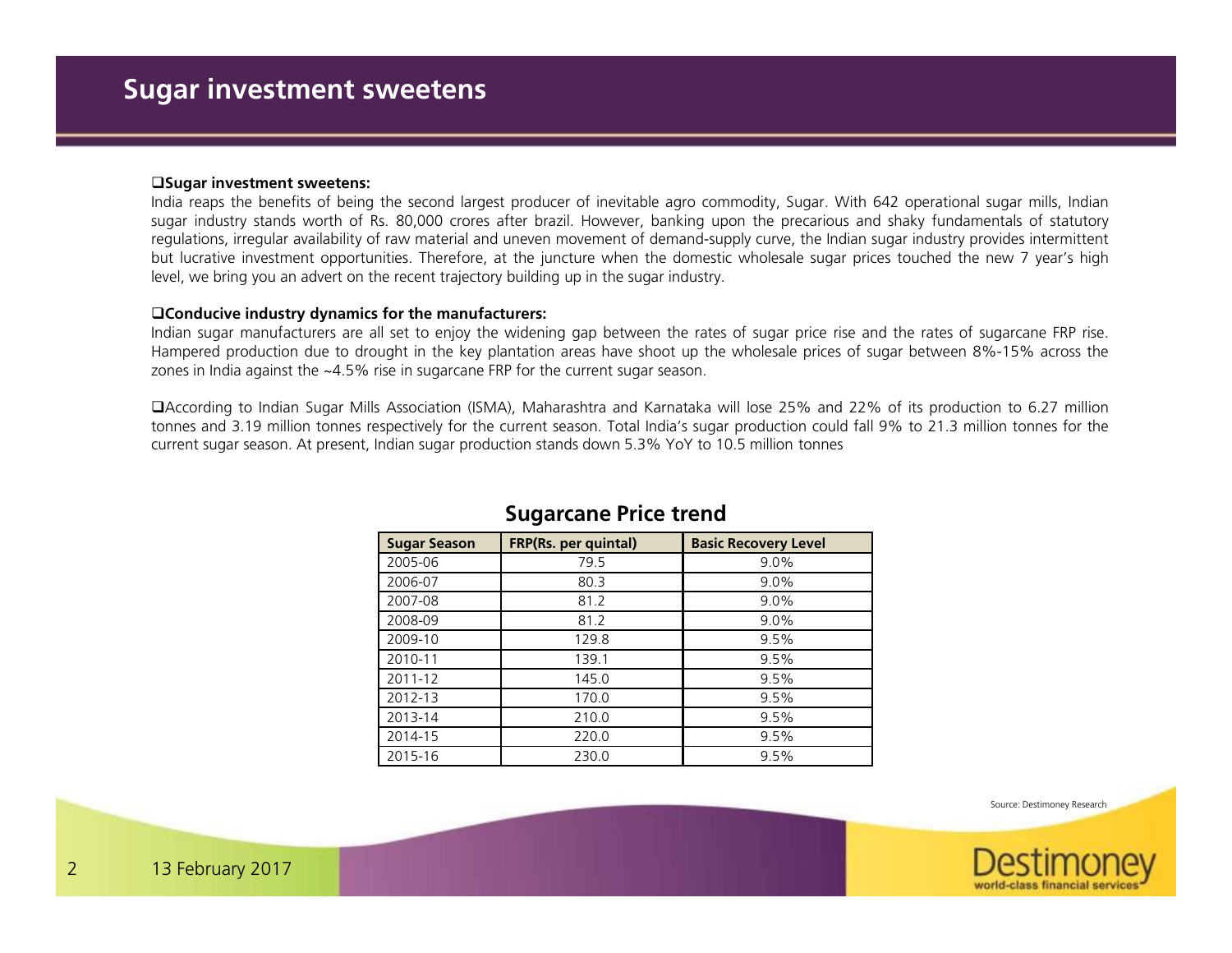## **Sugar investment sweetens**



### **Statutory framework auguring well:**

 India is also the biggest consumer of Sugar. The scarcity of the sugar production is failing short of meeting domestic demand. However; enhanced import duty from 25% to 40% would further support the domestic sugar prices remain high. Abolished export duty opens up thewider opportunity for domestic sugar manufacturers to capitalize the short lived benefits of spiked up global prices.

The government initiatives of achieving the ethanol blend in fuel to 10% starting with 5% has helped the sugar companies during bad timesearning extra income. Improved recovery rate of above 11% would help the sugar companies report impressive performance in the near term.

Sugar prices could be seen hovering around the current higher levels in the near term before the new sugar season starts up. However, the healthy rainfall in the 2016 monsoon would bring up the sugarcane production to normalcy. Therefore a short term investment bate could be seen building up in the sugar industry. Therefore we depict a financial snapshot of select sugar manufacturers for your perusal. Going by the current trends, returns in the range of 15%-20% could be expected in the near term.

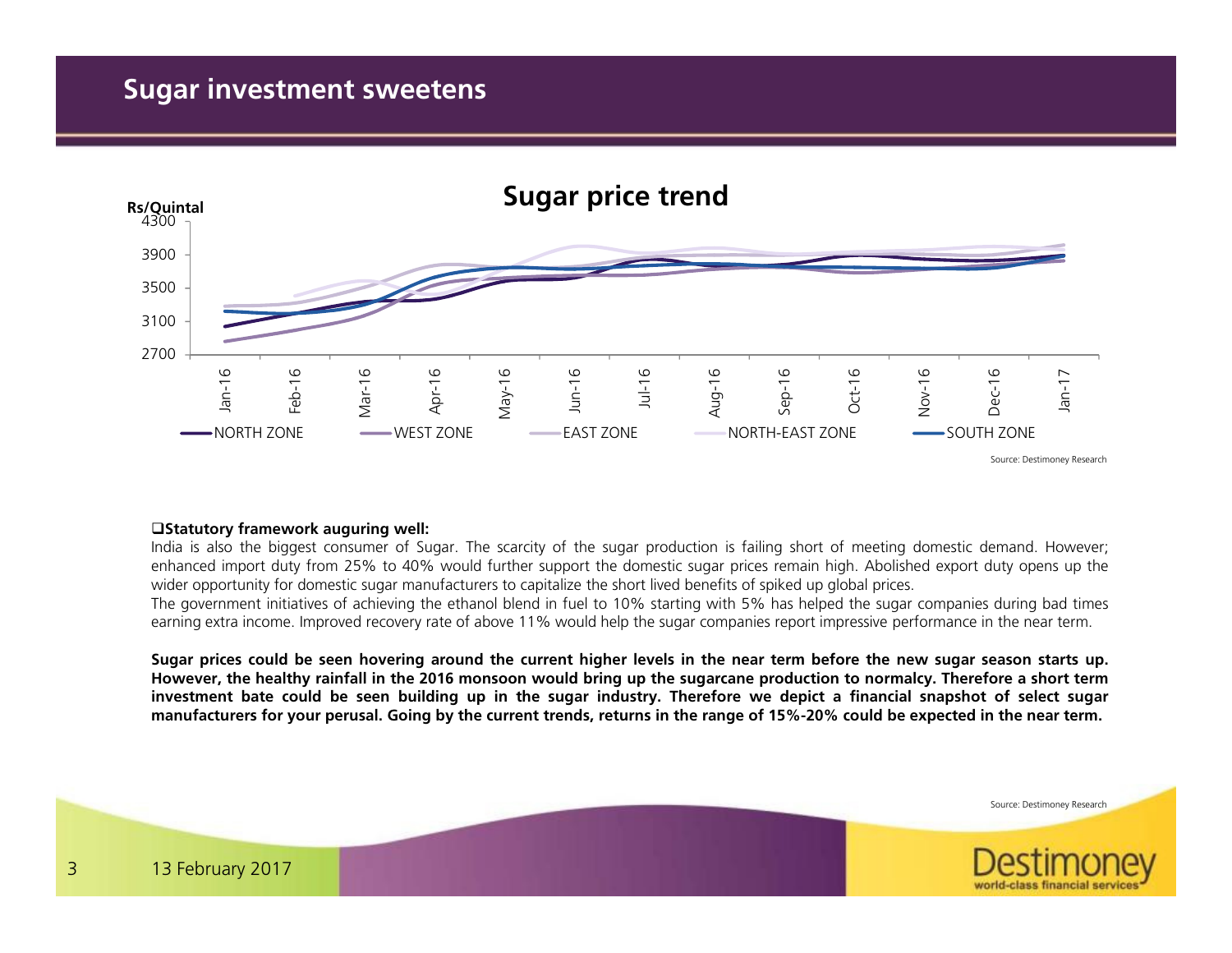| <b>Earnings Summary</b>  |             |             |             |             |
|--------------------------|-------------|-------------|-------------|-------------|
| $(ln \bar{z}$ mn)        | <b>FY13</b> | <b>FY14</b> | <b>FY15</b> | <b>FY16</b> |
| Net Sales                | 32,748      | 26,649      | 29,870      | 27,567      |
| Sales Growth             | 41.8%       | $-18.6%$    | 12.1%       | $-7.7\%$    |
| EBITDA                   | 4,198       | 2,181       | 1,264       | 4,176       |
| <b>EBITDA Margin</b>     | 12.8%       | 8.2%        | 4.2%        | 15.1%       |
| <b>PAT</b>               | 1,613       | 84          | $-579$      | 993         |
| <b>PAT Margin</b>        | 4.9%        | 0.3%        | $-1.9%$     | $3.6\%$     |
| EPS $(\bar{\tau})$       | 6.6         | 0.3         | (2.4)       | 4.1         |
| <b>Price Performance</b> | <b>CY13</b> | <b>CY14</b> | <b>CY15</b> | <b>YTD</b>  |
| Absolute                 | $-7%$       | 30%         | 17%         | 120%        |
| Relative                 | $-14%$      | $-2%$       | 21%         | 112%        |
|                          |             |             |             |             |

| <b>Key Ratios</b> |             |             |             |             |
|-------------------|-------------|-------------|-------------|-------------|
|                   | <b>FY13</b> | <b>FY14</b> | <b>FY15</b> | <b>FY16</b> |
| P/E(x)            | 18.2        | 348.9       | <b>NA</b>   | 29.6        |
| P/B(x)            | 2.2         | 2.4         | 2.6         | 2.4         |
| EV/Sales          | 1.4         | 1.7         | 1.5         | 1.7         |
| EV/EBITDA         | 10.9        | 20.9        | 36.1        | 10.9        |
| <b>ROCE</b>       | 11.3%       | 4.5%        | 0.9%        | 6.3%        |
| <b>ROE</b>        | 12.8%       | 0.3%        | <b>NA</b>   | 8.4%        |

# Balrampur Chini Mills Ltd. KCP Sugar and Industries Corp. Ltd

| <b>Earnings Summary</b>  |             |             |             |             |
|--------------------------|-------------|-------------|-------------|-------------|
| (In ₹ mn)                | <b>FY13</b> | <b>FY14</b> | <b>FY15</b> | <b>FY16</b> |
| Net Sales                | 4,508       | 3,855       | 4,265       | 4,019       |
| Sales Growth             | 25.4%       | $-14.5%$    | 10.6%       | $-5.8%$     |
| EBITDA                   | 694         | 502         | $-202$      | 188         |
| <b>EBITDA Margin</b>     | 15.4%       | 13.0%       | $-4.7\%$    | 4.7%        |
| PAT                      | 409         | 331         | $-139$      | 119         |
| <b>PAT Margin</b>        | $9.1\%$     | 8.6%        | $-3.3\%$    | $3.0\%$     |
| EPS $(\bar{\tau})$       | 3.6         | 2.9         | (1.2)       | 1.1         |
| <b>Price Performance</b> | <b>CY13</b> | <b>CY14</b> | <b>CY15</b> | <b>YTD</b>  |
| Absolute                 | $-28%$      | 44%         | 9%          | 51%         |
| Relative                 | $-35%$      | 12%         | 14%         | 43%         |
|                          |             |             |             |             |

| <b>Key Ratios</b> |             |             |             |             |
|-------------------|-------------|-------------|-------------|-------------|
|                   | <b>FY13</b> | <b>FY14</b> | <b>FY15</b> | <b>FY16</b> |
| P/E(x)            | 10.9        | 13.4        | NA.         | 37.4        |
| P/B(x)            | 2.0         | 1.9         | 2.1         | 2.0         |
| EV/Sales          | 1.1         | 1.3         | 1.2         | 1.2         |
| EV/EBITDA         | 7.1         | 9.8         | $-31.51$    | 26.3        |
| <b>ROCE</b>       | 21.6%       | 12.8%       | NA.         | 4.9%        |
| <b>ROE</b>        | 18.8%       | 12.2%       | <b>NA</b>   | 4.0%        |

Source: Destimoney Research

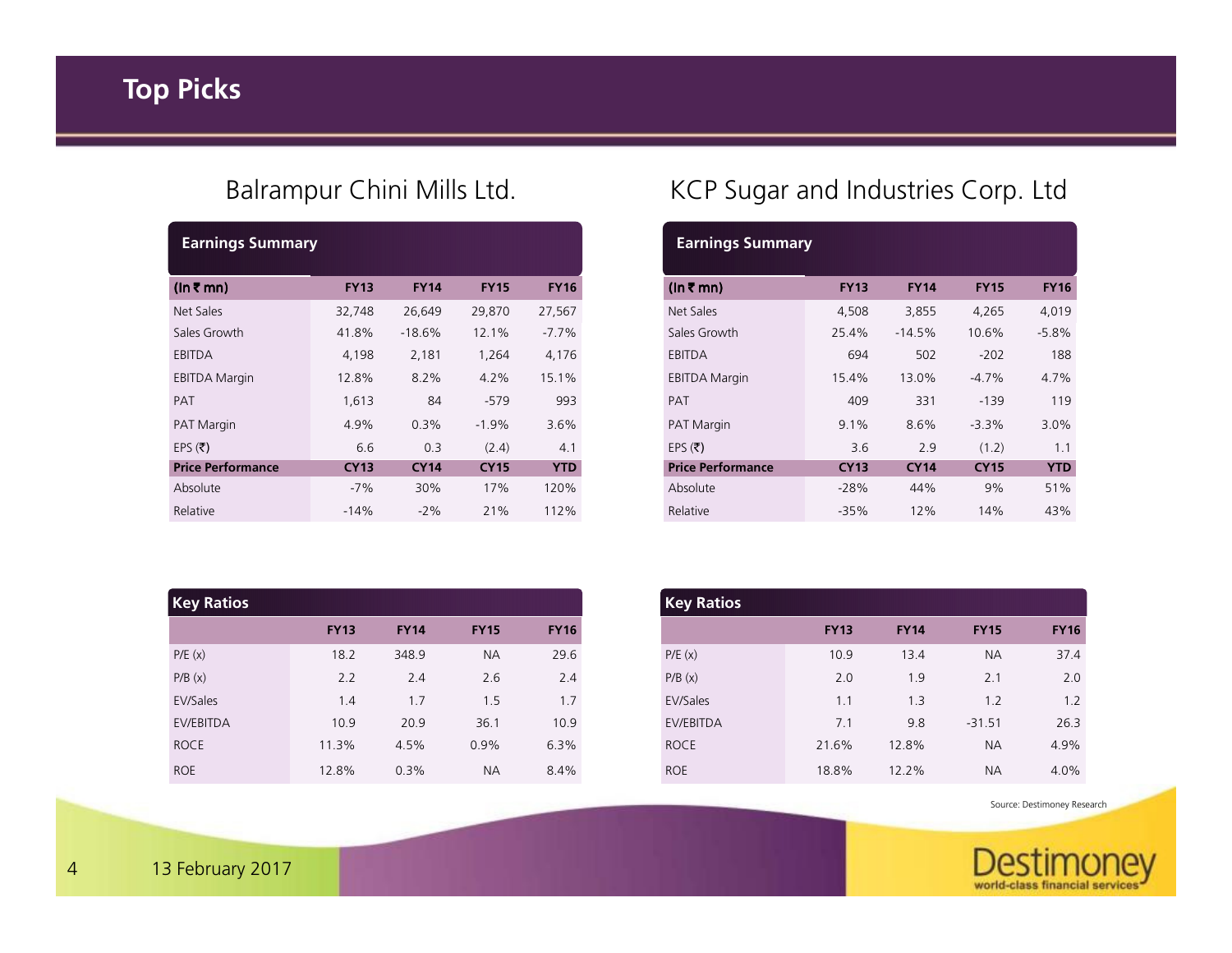# E.I.D-Parry (India) Ltd Ltd.

| <b>Earnings Summary</b>  |             |             |             |             |
|--------------------------|-------------|-------------|-------------|-------------|
| (In ₹ mn)                | <b>FY13</b> | <b>FY14</b> | <b>FY15</b> | <b>FY16</b> |
| Net Sales                | 113,829     | 121,141     | 139,526     | 153,985     |
| Sales Growth             | $-8.9\%$    | 6.4%        | 15.2%       | 10.4%       |
| EBITDA                   | 10,162      | 8,994       | 10,080      | 8,432       |
| <b>EBITDA Margin</b>     | 8.9%        | 7.4%        | 7.2%        | 5.5%        |
| <b>PAT</b>               | 3,633       | 2,186       | 2,764       | 1,555       |
| <b>PAT Margin</b>        | 3.2%        | 1.8%        | 2.0%        | 1.0%        |
| EPS $(\bar{\tau})$       | 11.8        | 4.4         | 6.6         | 0.8         |
| <b>Price Performance</b> | <b>CY13</b> | <b>CY14</b> | <b>CY15</b> | <b>YTD</b>  |
| Absolute                 | $-32%$      | 43%         | $-2\%$      | 45%         |
| Relative                 | $-39%$      | 12%         | 2%          | 37%         |
|                          |             |             |             |             |

| <b>Key Ratios</b> |             |             |             |             |
|-------------------|-------------|-------------|-------------|-------------|
|                   | <b>FY13</b> | <b>FY14</b> | <b>FY15</b> | <b>FY16</b> |
| P/E(x)            | 13.9        | 23.1        | 18.3        | 32.5        |
| P/B(x)            | 3.7         | 3.9         | 3.7         | 3.9         |
| EV/Sales          | 0.5         | 0.4         | 0.4         | 0.4         |
| EV/EBITDA         | 5.4         | 6.0         | 5.4         | 6.4         |
| <b>ROCE</b>       | 18.9%       | 5.1%        | 8.9%        | 1.6%        |
| <b>ROE</b>        | 26.0%       | 2.0%        | 11.2%       | 7%          |

# Dhampur Sugar Mills Ltd

| <b>Earnings Summary</b>  |             |             |             |             |  |  |  |  |  |  |
|--------------------------|-------------|-------------|-------------|-------------|--|--|--|--|--|--|
| (ln ₹ mn)                | <b>FY13</b> | <b>FY14</b> | <b>FY15</b> | <b>FY16</b> |  |  |  |  |  |  |
| Net Sales                | 14,812      | 18,228      | 17,774      | 22,330      |  |  |  |  |  |  |
| Sales Growth             | $-3.7%$     | 23.1%       | $-2.5%$     | 25.6%       |  |  |  |  |  |  |
| EBITDA                   | 2,213       | 1,282       | 1,329       | 2,103       |  |  |  |  |  |  |
| <b>EBITDA Margin</b>     | 14.9%       | 7.0%        | 7.5%        | 9.4%        |  |  |  |  |  |  |
| PAT                      | 227         | -784        | $-128$      | 259         |  |  |  |  |  |  |
| <b>PAT Margin</b>        | 1.5%        | $-4.3%$     | $-0.7%$     | 1.2%        |  |  |  |  |  |  |
| EPS (₹)                  | 3.9         | (13.7)      | (2.2)       | 4.3         |  |  |  |  |  |  |
| <b>Price Performance</b> | <b>CY13</b> | <b>CY14</b> | <b>CY15</b> | <b>YTD</b>  |  |  |  |  |  |  |
| Absolute                 | $-34%$      | 25%         | 53%         | 204%        |  |  |  |  |  |  |
| Relative                 | $-41%$      | $-7%$       | 57%         | 197%        |  |  |  |  |  |  |

| <b>Key Ratios</b> |             |             |             |             |  |  |  |  |  |
|-------------------|-------------|-------------|-------------|-------------|--|--|--|--|--|
|                   | <b>FY13</b> | <b>FY14</b> | <b>FY15</b> | <b>FY16</b> |  |  |  |  |  |
| P/E(x)            | 58.5        | <b>NA</b>   | <b>NA</b>   | 51.3        |  |  |  |  |  |
| P/B(x)            | 2.7         | 3.0         | 3.1         | 1.8         |  |  |  |  |  |
| EV/Sales          | 2.0         | 1.6         | 1.7         | 1.3         |  |  |  |  |  |
| EV/EBITDA         | 13.3        | 23.0        | 22.2        | 14.0        |  |  |  |  |  |
| <b>ROCE</b>       | 8.9%        | 3.3%        | 5.2%        | 9.6%        |  |  |  |  |  |
| <b>ROE</b>        | 4.9%        | <b>NA</b>   | <b>NA</b>   | 8.1%        |  |  |  |  |  |

Source: Destimoney Research

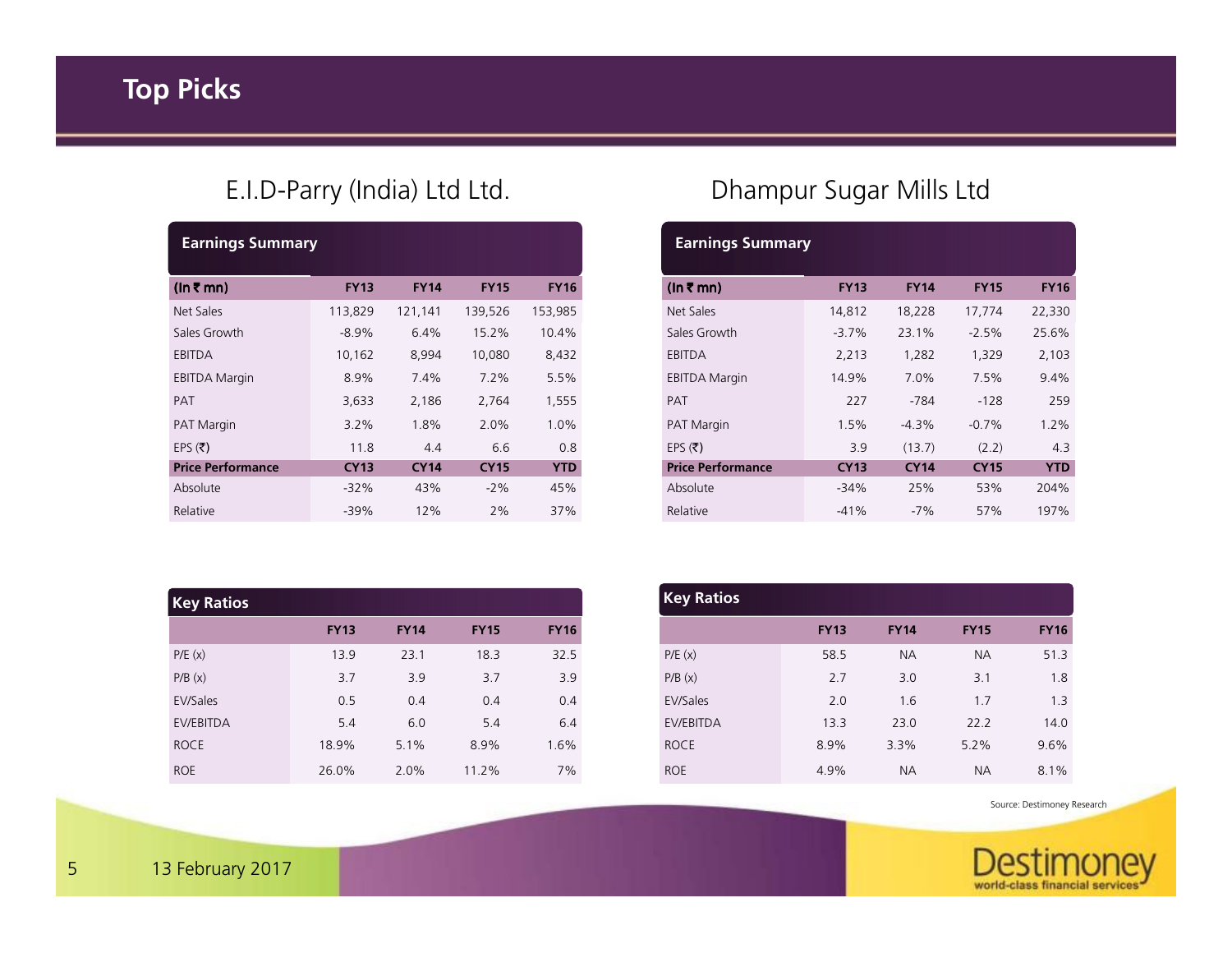|                                            | <b>Total</b>       |                         |                 |          |                                         |                       |                      |                        |                       |              |                           |
|--------------------------------------------|--------------------|-------------------------|-----------------|----------|-----------------------------------------|-----------------------|----------------------|------------------------|-----------------------|--------------|---------------------------|
| <b>Company Name</b>                        | Income (Rs.<br>Mn) | <b>PBIDT(Rs.</b><br>Mn) | PAT (Rs.<br>Mn) | (Rs. Mn) | <b>Total Debt Latest Price</b><br>(Rs.) | 52 Week<br>High (Rs.) | 52 Week<br>Low (Rs.) | 5 Year's<br>High (Rs.) | 5 Year's<br>Low (Rs.) | TTM PE $(x)$ | <b>Industry PE</b><br>(x) |
| Bajaj Hindusthan Sugar Ltd.                | 47803              | 8756                    | $-2067$         | 70766    | 15.8                                    | 24.2                  | 12.0                 | 37.2                   | 11.0                  | 0.0          | 8.2                       |
| Balrampur Chini Mills Ltd.                 | 28044              | 4653                    | 993             | 16742    | 153.5                                   | 160.7                 | 70.3                 | 160.7                  | 34.5                  | 7.7          | 8.2                       |
| Bannari Amman Sugars Ltd.                  | 14585              | 2073                    | 318             | 15341    | 2243.9                                  | 2340.0                | 963.0                | 2340.0                 | 481.0                 | 19.0         | 8.2                       |
| Dalmia Bharat Sugar &<br>Industries Ltd.   | 11880              | 2483                    | 584             | 11377    | 181.9                                   | 202.0                 | 55.1                 | 202.0                  | 11.6                  | 7.3          | 8.2                       |
| Dhampur Sugar Mills Ltd.                   | 22577              | 2350                    | 259             | 16565    | 204.6                                   | 214.8                 | 46.8                 | 214.8                  | 27.3                  | 5.6          | 8.2                       |
| Dharani Sugars &<br>Chemicals Ltd.         | 3697               | 473                     | $-117$          | 6153     | 37.7                                    | 70.8                  | 11.5                 | 70.8                   | 9.2                   | 35.4         | 8.2                       |
| Dwarikesh Sugar Industries<br>Ltd.         | 8030               | 1168                    | 390             | 6556     | 423.4                                   | 461.0                 | 92.5                 | 461.0                  | 14.1                  | 4.8          | 8.2                       |
| E.I.D. Parry (India) Ltd.                  | 155166             | 9613                    | 1555            | 47476    | 290.0                                   | 309.8                 | 147.8                | 309.8                  | 103.0                 | 19.3         | 8.2                       |
| KCP Sugar & Industries<br>Corporation Ltd. | 4148               | 316                     | 119             | 1069     | 40.3                                    | 46.0                  | 17.6                 | 46.0                   | 13.5                  | 9.7          | 8.2                       |
| Khaitan (India) Ltd.                       | 274                | 11                      | $-56$           | 467      | 11.7                                    | 13.4                  | 9.8                  | 28.5                   | 6.2                   | 0.0          | 8.2                       |
| KM Sugar Mills Ltd.                        | 3590               | 361                     | 117             | 947      | 31.6                                    | 37.5                  | 3.7                  | 37.5                   | 0.9                   | 8.0          | 8.2                       |
| Kothari Sugars & Chem Ltd.                 | 2536               | 246                     | 12              | 1738     | 16.1                                    | 22.3                  | 7.9                  | 22.3                   | 4.9                   | 7.8          | 8.2                       |
| Mawana Sugars Ltd.                         | 14947              | 1155                    | 8               | 4818     | 64.1                                    | 71.8                  | 16.3                 | 71.8                   | 5.1                   | 4.4          | 8.2                       |
| Oudh Sugar Mills Ltd.                      | 11723              | 1450                    | 99              | 10960    | 156.4                                   | 169.8                 | 33.0                 | 169.8                  | 14.7                  | 2.8          | 8.2                       |
| Parrys Sugar Industries Ltd.               | 2926               | $-33$                   | $-260$          | 845      | 62.0                                    | 72.9                  | 20.6                 | 91.5                   | 13.2                  | 3.9          | 8.2                       |
| Ponni Sugars (Erode) Ltd.                  | 1708               | 33                      | 19              | 766      | 222.4                                   | 357.1                 | 130.0                | 415.0                  | 87.1                  | 6.4          | 8.2                       |
| Rajshree Sugars &<br>Chemicals Ltd.        | 7171               | 440                     | $-193$          | 7800     | 62.6                                    | 89.5                  | 19.3                 | 89.5                   | 14.3                  | 5.6          | 8.2                       |
| Rana Sugars Ltd.                           | 8568               | 1401                    | 167             | 8233     | 13.9                                    | 17.6                  | 3.2                  | 17.6                   | 1.8                   | 7.5          | 8.2                       |
| Sakthi Sugars Ltd.                         | 8577               | 800                     | $-551$          | 10829    | 39.0                                    | 55.9                  | 20.0                 | 55.9                   | 11.0                  | 13.3         | 8.2                       |

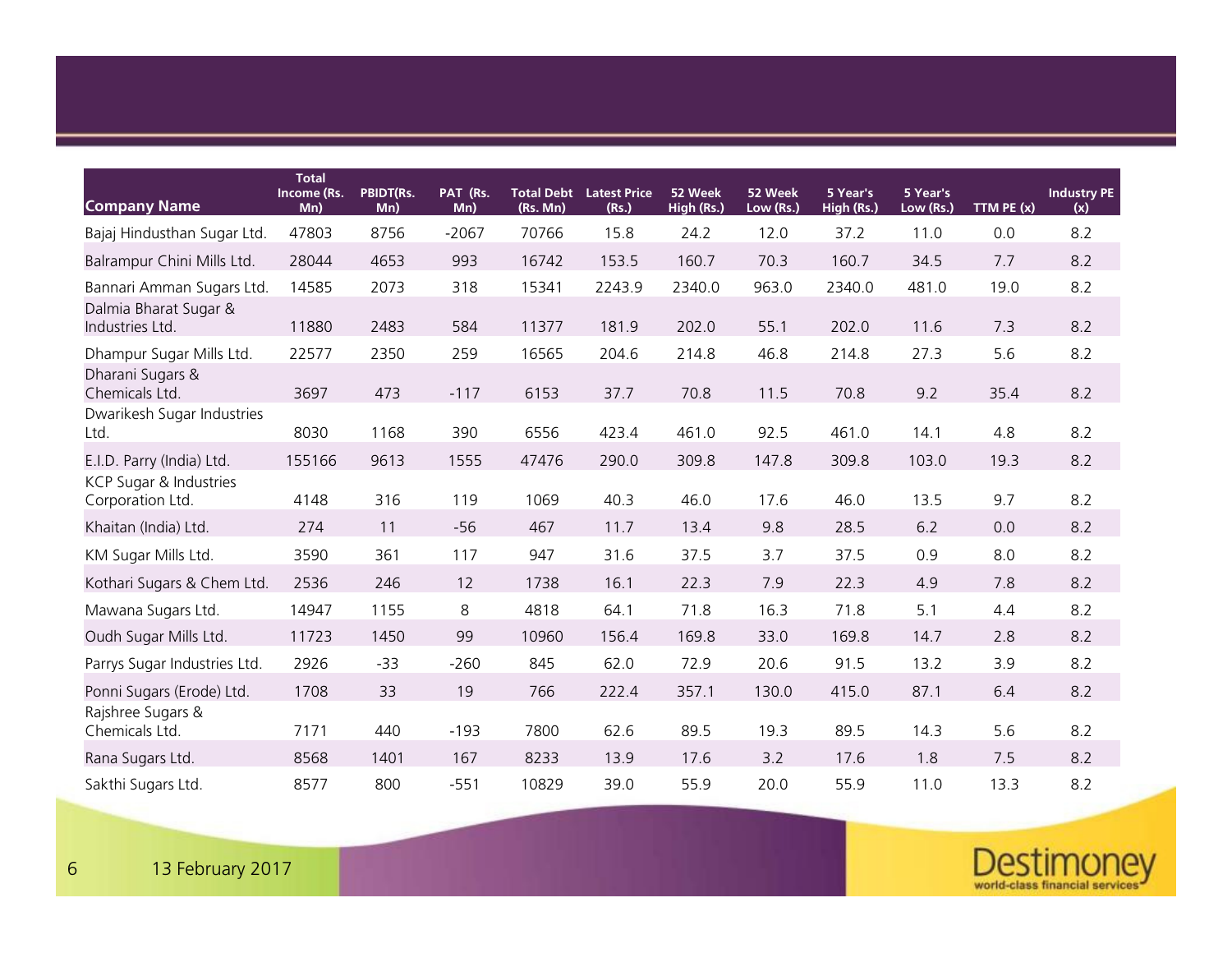| <b>Company Name</b>                      | <b>Total</b><br>Income (Rs.<br>Mn) | PBIDT(Rs.<br>Mn) | PAT (Rs.<br>Mn) | <b>Total Debt</b><br>(Rs. Mn) | <b>Latest Price</b><br>(Rs.) | 52 Week<br>High (Rs.) | 52 Week<br>Low (Rs.) | 5 Year's<br>High (Rs.) | 5 Year's<br>Low (Rs.) | TTM $PE(x)$ | <b>Industry PE</b><br>(x) |
|------------------------------------------|------------------------------------|------------------|-----------------|-------------------------------|------------------------------|-----------------------|----------------------|------------------------|-----------------------|-------------|---------------------------|
| Shree Renuka Sugars Ltd.                 | 99166                              | $-2252$          | $-18026$        | 91041                         | 15.9                         | 19.2                  | 9.9                  | 42.3                   | 7.1                   | 8.0         | 8.2                       |
| Simbhaoli Sugars Ltd.                    | 11241                              | 934              | $-1138$         | 13781                         | 36.6                         | 61.5                  | 24.5                 | 61.5                   | 24.5                  | 0.0         | 8.2                       |
| Thiru Arooran Sugars Ltd.                | 5800                               | $-169$           | $-474$          | 3162                          | 73.1                         | 118.9                 | 29.9                 | 118.9                  | 23.5                  | 16.1        | 8.2                       |
| Triveni Engineering &<br>Industries Ltd. | 19515                              | 1614             | $-98$           | 17060                         | 73.8                         | 85.2                  | 34.1                 | 85.2                   | 10.4                  | 8.0         | 8.2                       |
| Ugar Sugar Works Ltd.                    | 8465                               | 593              | 113             | 2784                          | 36.8                         | 73.2                  | 10.6                 | 73.2                   | 7.4                   | 6.5         | 8.2                       |
| Upper Ganges Sugar &<br>Industries Ltd.  | 8450                               | 830              | 147             | 6197                          | 379.7                        | 532.0                 | 50.1                 | 532.0                  | 23.4                  | 3.8         | 8.2                       |
| Uttam Sugar Mills Ltd.                   | 8145                               | 852              | 155             | 6210                          | 98.2                         | 103.7                 | 16.3                 | 103.7                  | 8.6                   | 3.3         | 8.2                       |